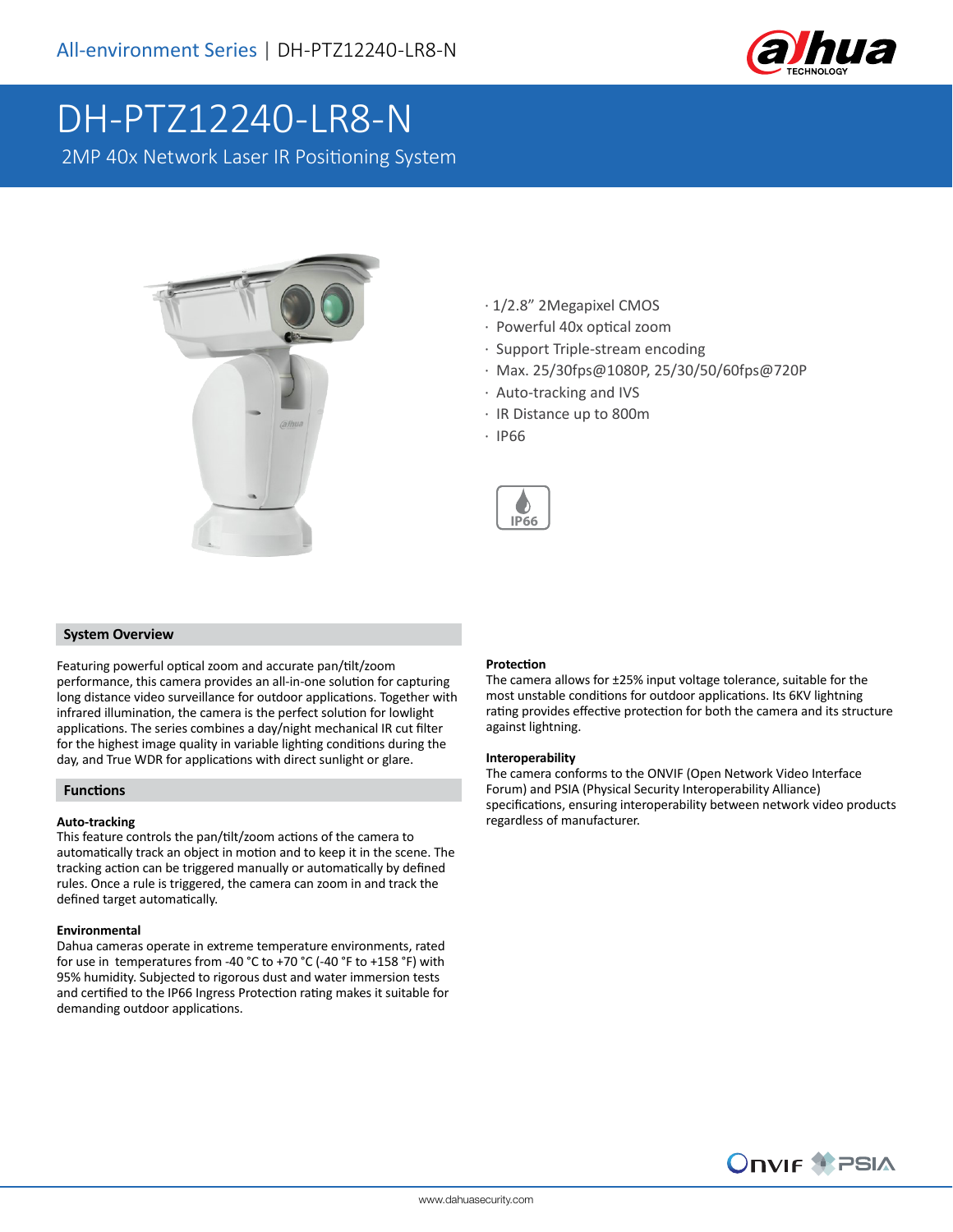# All-environment Series | DH-PTZ12240-LR8-N

# **Technical Specification**

#### **Camera**

| <b>Image Sensor</b>             | 1/2.8" CMOS                            |  |  |  |
|---------------------------------|----------------------------------------|--|--|--|
| <b>Effective Pixels</b>         | 1920(H) x 1080(V), 2 Megapixels        |  |  |  |
| RAM/ROM                         | 1024M/64M                              |  |  |  |
| <b>Scanning System</b>          | Progressive                            |  |  |  |
| <b>Electronic Shutter Speed</b> | 1/1s~1/30,000s                         |  |  |  |
| Minimum Illumination            | Color: 0.05Lux@F1.6; 0Lux@F1.6 (IR on) |  |  |  |
| S/N Ratio                       | More than 55dB                         |  |  |  |
| <b>IR Distance</b>              | Distance up to 800m(2625ft)            |  |  |  |
| IR On/Off Control               | Auto/Manual                            |  |  |  |
| <b>IR LEDS</b>                  | Laser module                           |  |  |  |
| Lens                            |                                        |  |  |  |
| Focal Length                    | $7.9$ mm ~ 316mm                       |  |  |  |
| Max. Aperture                   | $F1.6 \approx F6.1$                    |  |  |  |
| Angle of View                   | H: $41.5^{\circ} \approx 1.1^{\circ}$  |  |  |  |
| Optical Zoom                    | 40x                                    |  |  |  |
| <b>Focus Control</b>            | Auto/Manual                            |  |  |  |
| <b>Close Focus Distance</b>     | 100mm~1000mm                           |  |  |  |

#### **DORI Distance**

\*Note: The DORI distance is a "general proximity" of distance which makes it easy to pinpoint the right camera for your needs. The DORI distance is calculated based on sensor specification and lab test result according to EN 62676-4 which defines the criteria for Detect, Observe, Recognize and Identify respectively.

| Detect                      | Observe      |                                                                                        | Recognize    | Identify     |  |  |
|-----------------------------|--------------|----------------------------------------------------------------------------------------|--------------|--------------|--|--|
| 3571m(11716ft)              | 1428m(4685t) |                                                                                        | 714m(2343ft) | 357m(1171ft) |  |  |
| <b>PTZ</b>                  |              |                                                                                        |              |              |  |  |
| Pan/Tilt Range              |              | Pan: 0° ~ 360° endless; Tilt: -90° ~ 45°                                               |              |              |  |  |
| <b>Manual Control Speed</b> |              | Pan: 0.1° ~160° /s; Tilt: 0.1° ~60° /s                                                 |              |              |  |  |
| <b>Preset Speed</b>         |              | Pan:160° /s; Tilt: 60° /s                                                              |              |              |  |  |
| Presets                     |              | 300                                                                                    |              |              |  |  |
| PTZ Mode                    |              | 5 Pattern, 8 Tour, Auto Pan , Auto Scan                                                |              |              |  |  |
| Speed Setup                 |              | Human-oriented focal Length/ speed adaptation                                          |              |              |  |  |
| Power up Action             |              | Auto restore to previous PTZ and lens status after<br>power failure                    |              |              |  |  |
| <b>Idle Motion</b>          |              | Activate Preset/ Scan/ Tour/ Pattern if there is no<br>command in the specified period |              |              |  |  |
| Protocol                    |              | DH-SD, Pelco-P/D (Auto recognition)                                                    |              |              |  |  |
| Intelligence                |              |                                                                                        |              |              |  |  |
| <b>Auto Tracking</b>        |              | Support                                                                                |              |              |  |  |
| <b>IVS</b>                  |              | Tripwire, Intrusion, Abandoned/Missing, Face<br>Detection, Heat Map                    |              |              |  |  |

| Video                                          |                                                                                                                                                       |
|------------------------------------------------|-------------------------------------------------------------------------------------------------------------------------------------------------------|
| Compression                                    | <b>H.264 / MJPEG</b>                                                                                                                                  |
| <b>Streaming Capability</b>                    | 3 Streams                                                                                                                                             |
| Resolution                                     | 1080P(1920×1080)/720P(1280×720)/D1(704×576/<br>704×480)/CIF(352×288/352×240)                                                                          |
|                                                | Main stream: 1080P (1 ~ 25/30fps), 720P(1~50/60fps)                                                                                                   |
| <b>Frame Rate</b>                              | Sub stream1: $D1/CIF(1 ~ 25/30fps)$                                                                                                                   |
|                                                | Sub stream2: 1080P/720P/D1/CIF (1 ~ 25/30fps)                                                                                                         |
| <b>Bit Rate Control</b>                        | CBR/VBR                                                                                                                                               |
| <b>Bit Rate</b>                                | H.264: 448K~8192Kbps, MJPEG: 4096K~20480Kbps                                                                                                          |
| Day/Night                                      | Auto(ICR) / Color / B/W                                                                                                                               |
| <b>Backlight Compensation</b>                  | BLC / HLC / DWDR                                                                                                                                      |
| <b>White Balance</b>                           | Auto, ATW, Indoor, Outdoor, Manual                                                                                                                    |
| Gain Control                                   | Auto / Manual                                                                                                                                         |
| Noise Reduction                                | Ultra DNR (2D/3D)                                                                                                                                     |
| <b>Motion Detetion</b>                         | Support                                                                                                                                               |
| Region of Interest                             | Support                                                                                                                                               |
| <b>Electronic Image</b><br>Stabilization (EIS) | Support                                                                                                                                               |
| Defog                                          | Support                                                                                                                                               |
| Digital Zoom                                   | 16x                                                                                                                                                   |
| Flip                                           | $180^\circ$                                                                                                                                           |
| <b>Privacy Masking</b>                         | Up to 24 areas                                                                                                                                        |
| Audio                                          |                                                                                                                                                       |
| Compression                                    | G.711a/G.711mu/G.726/AAC                                                                                                                              |
| Network                                        |                                                                                                                                                       |
| Ethernet                                       | RJ-45 (10Base-T/100Base-TX)                                                                                                                           |
| Protocol                                       | IPv4/IPv6,HTTP,HTTPS,SSL,TCP/IP, UDP,UPnP,<br>ICMP, IGMP, SNMP, RTSP, RTP, SMTP, NTP, DHCP,<br>DNS, PPPOE, DDNS, FTP, IP Filter, QoS, Bonjour, 802.1x |
| Interoperability                               | ONVIF, PSIA, CGI                                                                                                                                      |
| <b>Streaming Method</b>                        | Unicast / Multicast                                                                                                                                   |
| Max. User Access                               | 20 users                                                                                                                                              |
| Edge Storage                                   | Local PC for instant recording, Micro SD card 128GB                                                                                                   |
| <b>Web Viewer</b>                              | IE, Chrome, Firefox, Safari                                                                                                                           |
| Management Software                            | Smart PSS, DSS                                                                                                                                        |
| <b>Smart Phone</b>                             | IOS, Android                                                                                                                                          |
| <b>Certifications</b>                          |                                                                                                                                                       |
| Certifications                                 | CE: EN55032/EN55024/EN50130-4<br>FCC: Part15 subpartB, ANSI C63.4-2014                                                                                |